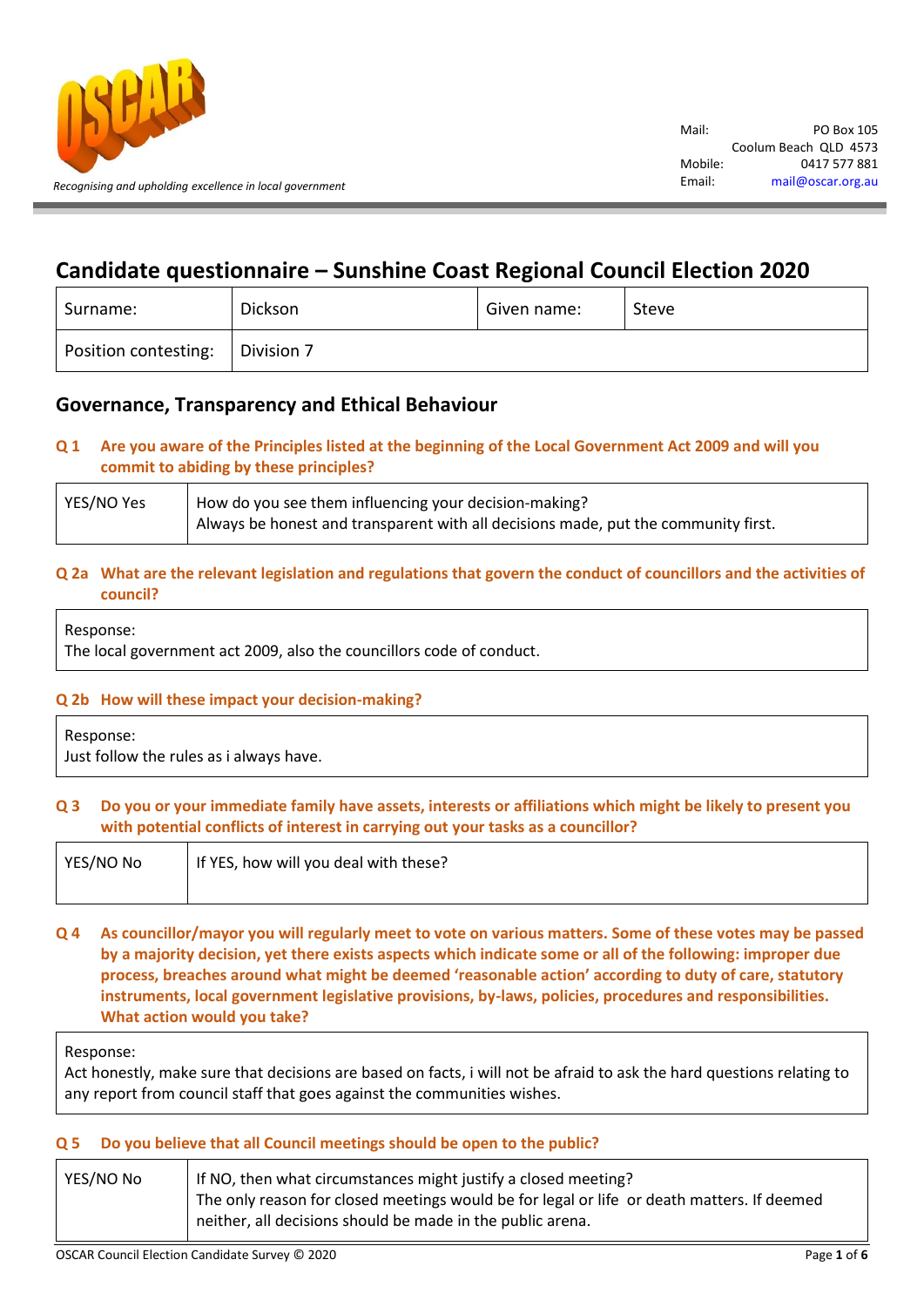## **Q 6 Do you support providing requested information to the community without the need for individuals and organisations having to resort to Right to Information applications?**

YES/NO Yes

**Q 7 Will you commit to voting to implement the live streaming and video recording of council meetings at Caloundra, Nambour and subsequently Maroochydore by 30 June 2020?**

YES/NO Yes

**Q 8 Do you support that, once the previously published reasons for confidentiality have passed, the live recording, related documentation and information of the confidential meeting should immediately be made public?**

| YES/NO Yes | If NO, why not?         |
|------------|-------------------------|
|            | Only if legal to do so. |

**Q 9 Do you support all financial dealings of Council in relation to major projects such as, but not limited to, the Sunshine Coast Airport Expansion, The Maroochy CBD, the Broadband Cable, the City Hall and the Solar Farm being made fully available to ratepayers once a decision to proceed has been made?**

| YES/NO Yes | If NO, why not?            |
|------------|----------------------------|
|            | I If its legally possible. |

#### **Q 10 What do you mean by, and how would you measure, sustainable development?**

Response:

The objective must always be for the best outcomes for the community.

#### **Q 11 Are you endorsed or supported by any registered political party?**

YES/NO No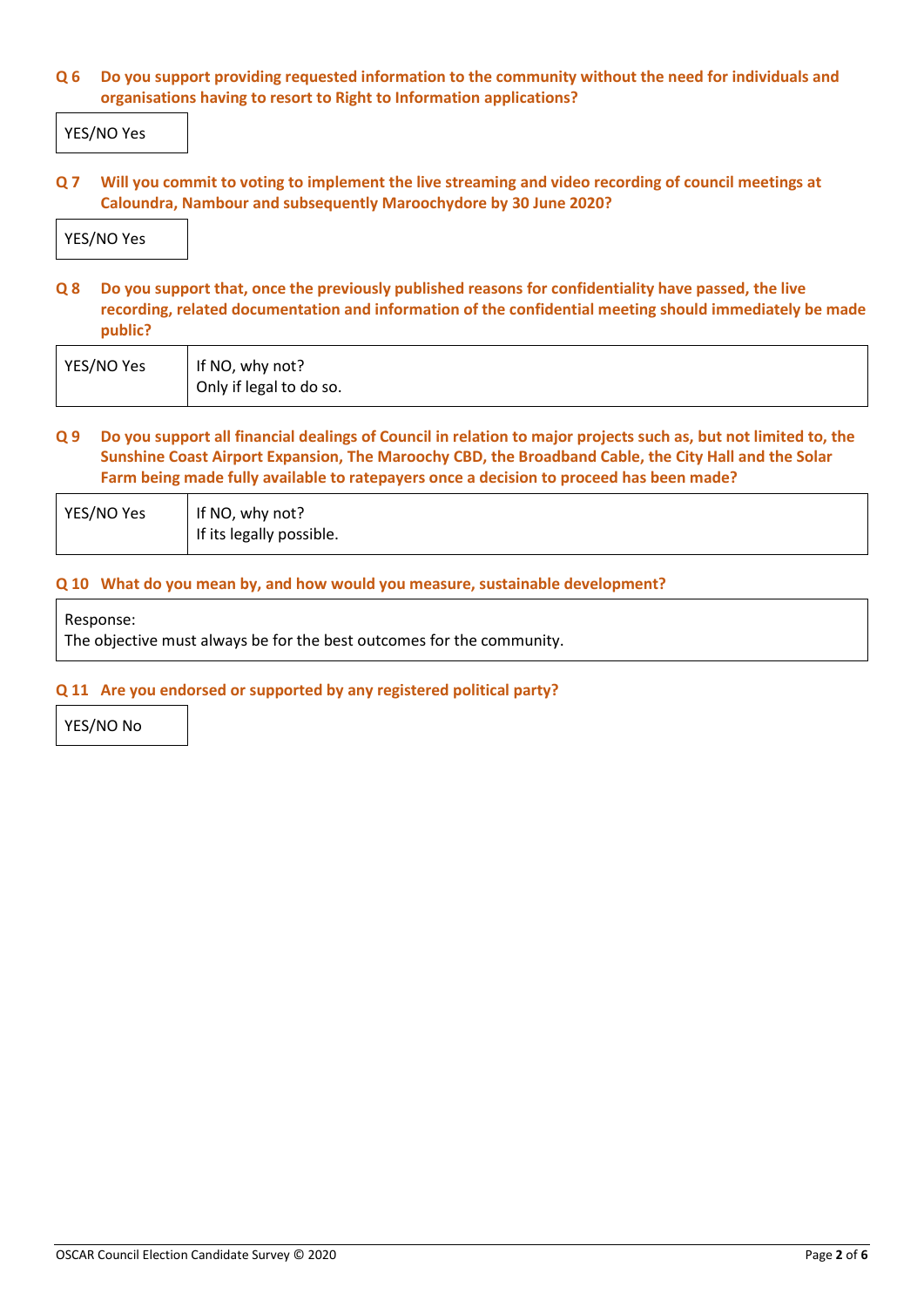## **Climate change**

#### **Q 12 Do you accept that:**

| (a) | as the level of carbon dioxide in the atmosphere increases the proportion of the sun's<br>radiant energy that is retained by the earth increases?                                                                                             | YES/NO Yes |
|-----|-----------------------------------------------------------------------------------------------------------------------------------------------------------------------------------------------------------------------------------------------|------------|
| (b) | consequences of the increase in the retained energy include rising average<br>temperatures and major changes in weather patterns that can result in drought and<br>heavy rain in areas where such weather events had not previously occurred? | YES/NO     |
| (c) | the combustion of fossil carboniferous fuels such as coal, oil and natural gas has been<br>a major contributor to the increase in the level of carbon dioxide in the atmosphere<br>that has occurred since industrialisation began?           | YES/NO     |
| (d) | clearing of forest for agriculture and housing has also contributed to the increase in<br>carbon dioxide levels in the atmosphere?                                                                                                            | YES/NO Yes |
| (e) | the major source of greenhouse gas emissions for local government comes from the<br>decomposition of organic residues in landfill?                                                                                                            | YES/NO     |
| (f) | maintenance of biodiversity as close as possible to what it was before human<br>intervention is essential for the healthy survival of the human species?                                                                                      | YES/NO Yes |

## **Q 13 What do you see as the key impacts of Climate Change on the Sunshine Coast?**

Response:

I believe that development on flood plains should not be approved. Such examples would be Twin Waters West.

#### **Q 14 How should the Sunshine Coast Regional Council deal with this now and into the future?**

Response:

Make it part of the new town plan in consultation with the community.

#### **Q 15 Do you support the SCRC in joining other councils in signing a Declaration of Climate Emergency?**

YES/NO

**Q 16 Will you advocate for the SCRC to have a moratorium on any development proposed in areas vulnerable to the impact of climate change such as in flood-prone areas and coastal zones until such time as the Coastal Hazard Adaptation Strategy is completed?**

YES/NO Yes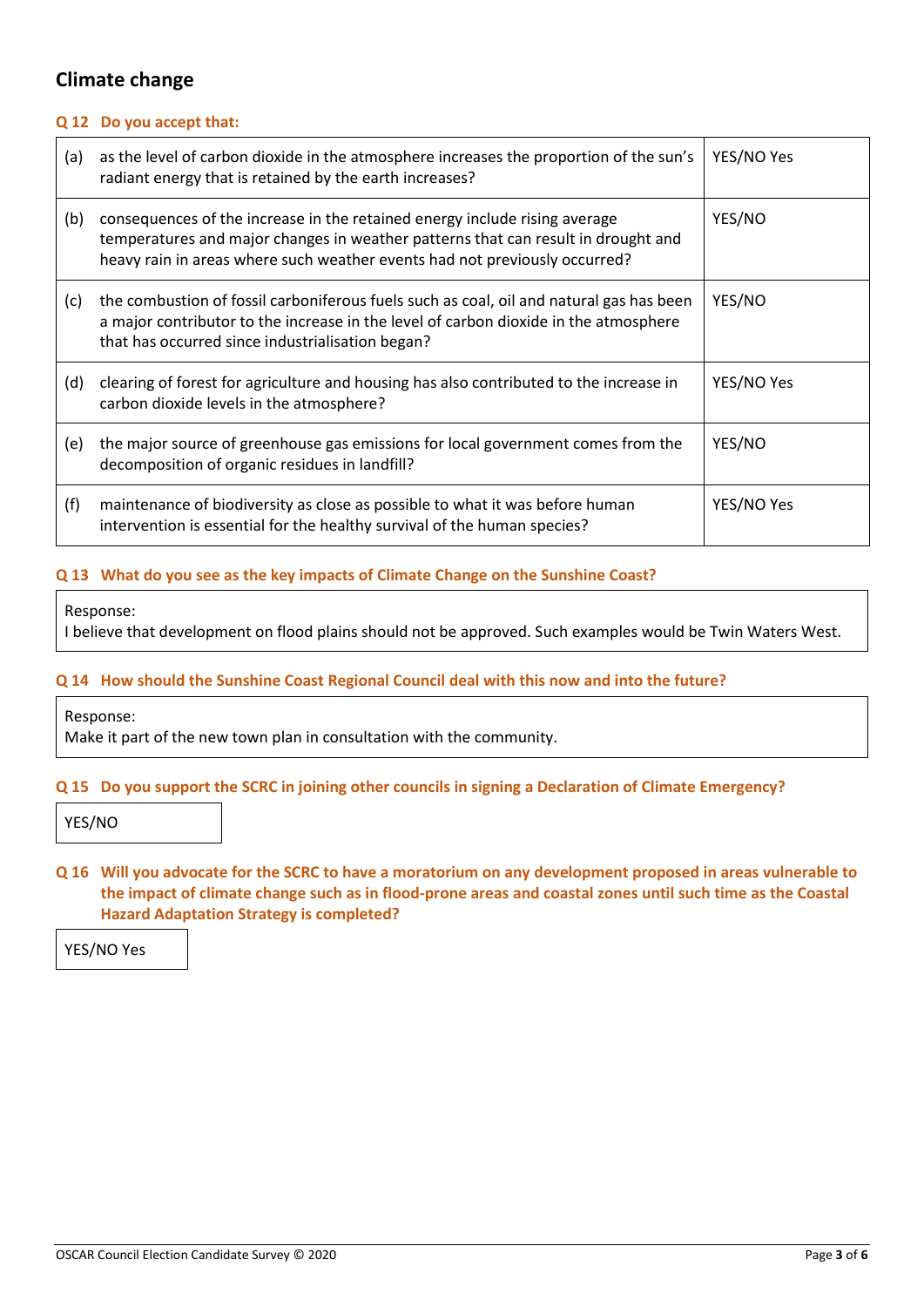## **Planning issues**

## **Q 17 Do you agree that:**

| (a) | development applications that conflict with the relevant Planning Scheme Acceptable<br>Outcomes and other planning instruments should be refused?                                                                                                                                                                       | YES/NO Yes |
|-----|-------------------------------------------------------------------------------------------------------------------------------------------------------------------------------------------------------------------------------------------------------------------------------------------------------------------------|------------|
| (b) | genuine community consultation should be undertaken in the early stages of a<br>Proposed Planning Scheme amendment and prior to being progressed to the state?                                                                                                                                                          | YES/NO Yes |
| (c) | applicants wishing to lodge a Development application that substantially does not<br>comply, or seeks to over-ride the Planning Scheme should be advised to await the<br>formulation of the next planning scheme when they can lodge a submission on that<br>new planning scheme during the public consultation period? | YES/NO Yes |
| (d) | that development that is vulnerable to the impacts of Climate Change, flooding, and<br>inundation be prohibited?                                                                                                                                                                                                        | YES/NO Yes |

#### **Q 18 Do you agree that:**

| (a) | Planning Scheme provisions regarding density, site cover, height and parking<br>requirements must comply with the Acceptable Outcomes in the Planning Scheme?                                       | YES/NO Yes |
|-----|-----------------------------------------------------------------------------------------------------------------------------------------------------------------------------------------------------|------------|
| (b) | financial contributions in lieu of the provisions of onsite parking should not be<br>allowed unless improvements are provided within 200 metres of the development?                                 | YES/NO Yes |
| (c) | greater enforcement is needed where a developer constructs (or private certifier<br>signs off) other than what has been approved, particularly in relation to height and<br>density of development? | YES/NO Yes |

## **Q 19 What is your understanding of when it is appropriate to override the Planning Scheme, when there are conflicts?**

Response:

Only when the community are in support of the override. It will also have to be legally accetable.

## **Q 20 Would you support extending submission timeframes from the statutory minimum in relation to Planning Scheme amendments?**

YES/NO Yes

**Q 21 The floodplains of the Sunshine Coast have been extensively filled primarily for urban development. This has increased the risk to people, property, infrastructure and the environment from coastal inundation and flooding and contributes to greater exposure to extreme weather events associated with climate change. Planning instruments, State Planning regulation and various reports give regulatory and guidance material regarding floodplain management with land-use one of the key areas to avoid and manage risk. Will you act to prohibit further development on the floodplains?**

Response:

I am opposed to developments on floodpains.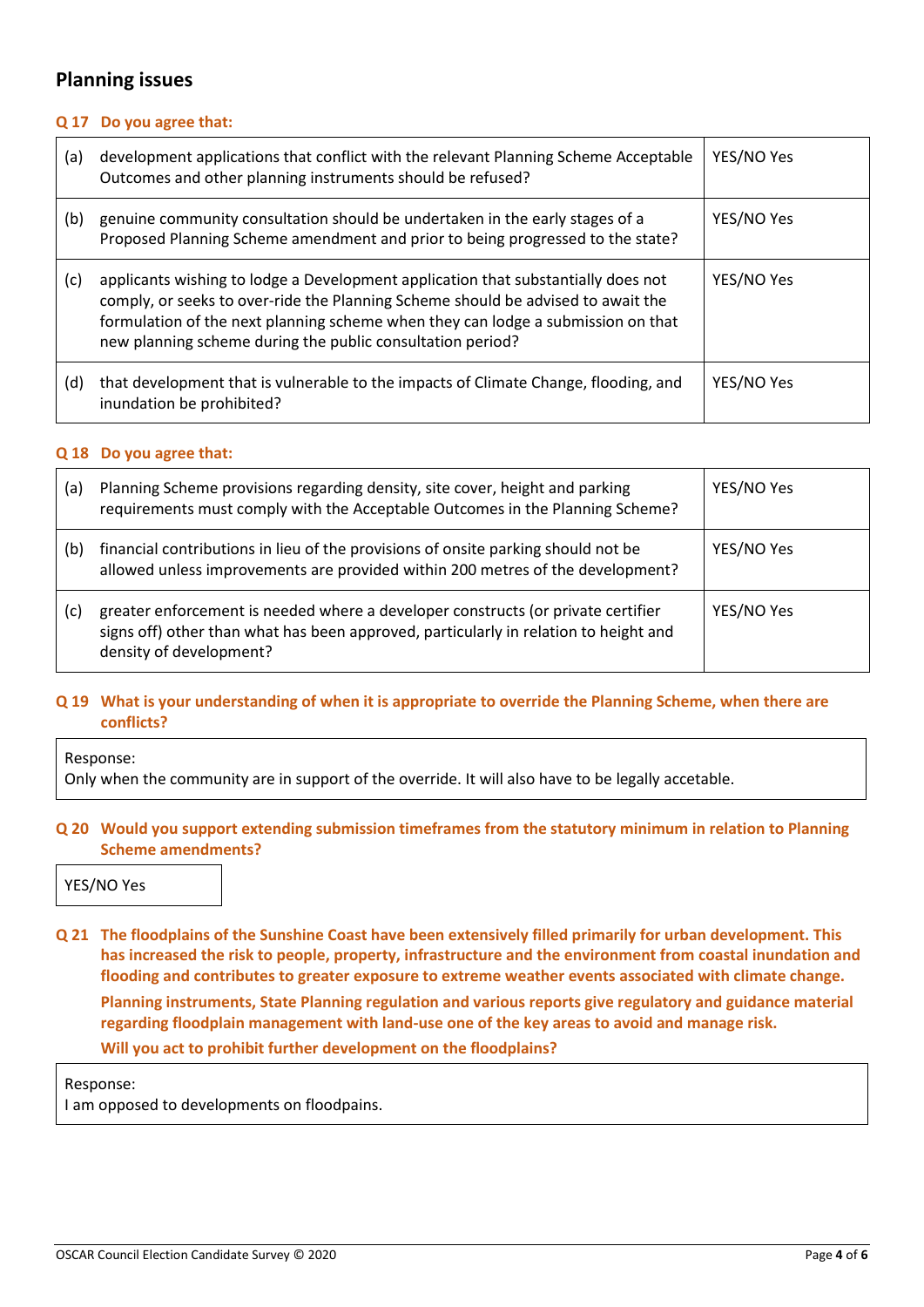## **Q 22 With respect to the South East Queensland Regional Plan (Shaping SEQ) that was given effect on 11 August 2017, do you support the Plan in its current form relating to the Northern sub-region, including designation of the Urban footprint and population targets?**

YES/NO No

## **Q 23 Do you support the proposed Coolum West intense residential/mixed use development and wave pool proposal on significantly constrained land, which is also outside the urban footprint?**

| YES/NO No | If NO, will you, if elected to council, support SCRC advocating to the State Government against |  |
|-----------|-------------------------------------------------------------------------------------------------|--|
|           | this proposal? YES/NO                                                                           |  |

#### **Q 24 What is your view in relation to this statement:**

*"ALL mixed-use multi-residential buildings requiring a Material Change of Use (MCU) must be "impact assessed" except where compliance is achieved with all relevant SCPS "Acceptable Outcomes" in the codes applicable to each development application. Community notification and rights of appeal in the P&E Court will therefore be restored for all non-compliant applications simply by this change"*

Response:

As long as its within the law to do so.

## **Q 25 The coastal hazard and "erosion prone area" is defined by the Queensland Government and State Planning Policy Guidance states redevelopment is to "avoid urban footprint expansion into erosion prone areas (3.2)".**

**How will you participate in supporting a change to limit or avoid increases in the footprint and density of medium and high rise mixed use -residential buildings in these designated coastal hazard areas to reduce overall risk?**

Response:

Follow the state government rules regarding development in those areas.